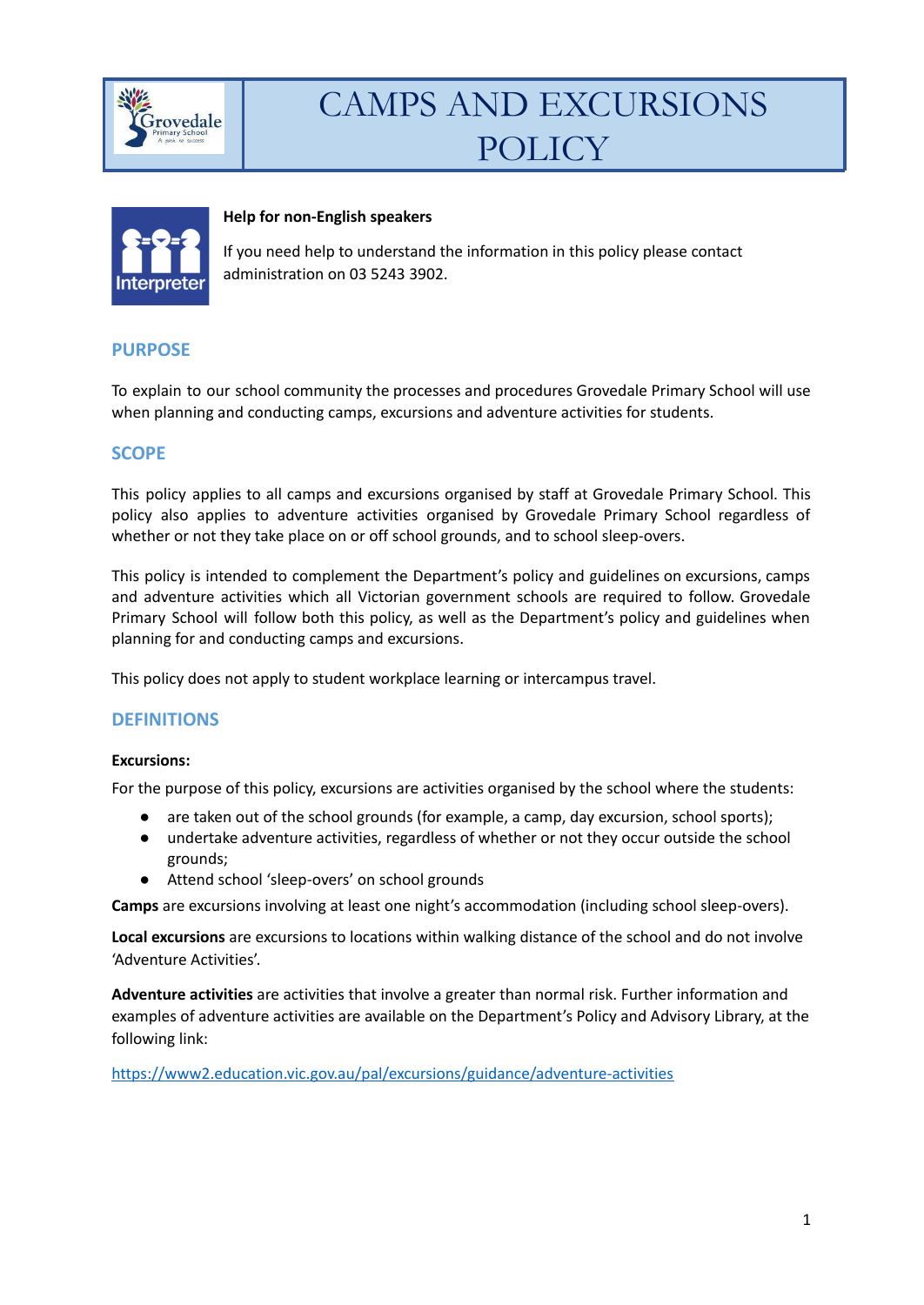

# **POLICY**

Camps and excursions can provide a valuable educational experience for our students which are complementary to their learning, as they provide access to resources, environments and expertise that may not be available in the classroom.

For all camps and excursions, including adventure activities, our school will follow the Department's Policy and Advisory Library: **[Excursions](https://www2.education.vic.gov.au/pal/excursions/policy).** 

### **Planning process for camps and excursions**

All camps and excursions will comply with Department planning requirements.

Part of this planning process includes conducting risk assessments, to ensure that reasonable steps are taken to minimise the risks associated with each proposed camp or excursion. Grovedale Primary School's risk assessment will include consideration of arrangements for supervision of students and consideration of the risk of bushfire activity in the excursion location. In the event of a Code Red Day being announced, excursions or camp activities in affected locations will be cancelled or rescheduled. Planning will also cover arrangements for cancelling, recalling or altering the camp or excursion for any other reason.

Grovedale Primary School is committed to ensuring students with additional needs are provided with an inclusive camps and excursions program and will work with families during the planning stage, as needed, to support all students' attendance and participation in camp and excursion activities.

In cases where a camp or excursion involves a particular class or year level group, the Organising Teacher will ensure that there is an alternative educational program available and appropriate supervision for those students not attending the camp or excursion.

#### **Supervision**

Grovedale Primary School follows the Department's guidelines in relation to supervision of students during excursions and camps.

All excursion staff (including parent volunteers) will be familiar with supervision requirements and the specific procedures for dealing with emergencies on each camp and excursion.

All school staff will be aware that they retain overall responsibility for the supervision and care of students throughout all camps and excursions (including adventure activities), regardless of whether or not external providers are managing the activity.

#### **Parent volunteers**

Parents may be invited to assist with camps and excursions. School staff will notify parents/carers of any costs associated with attending. School staff are in charge of camps and excursions and parent/carer volunteers are expected to follow teachers' instructions. When deciding which parents/carers will attend, the Organising Teacher will take into account: any valuable skills the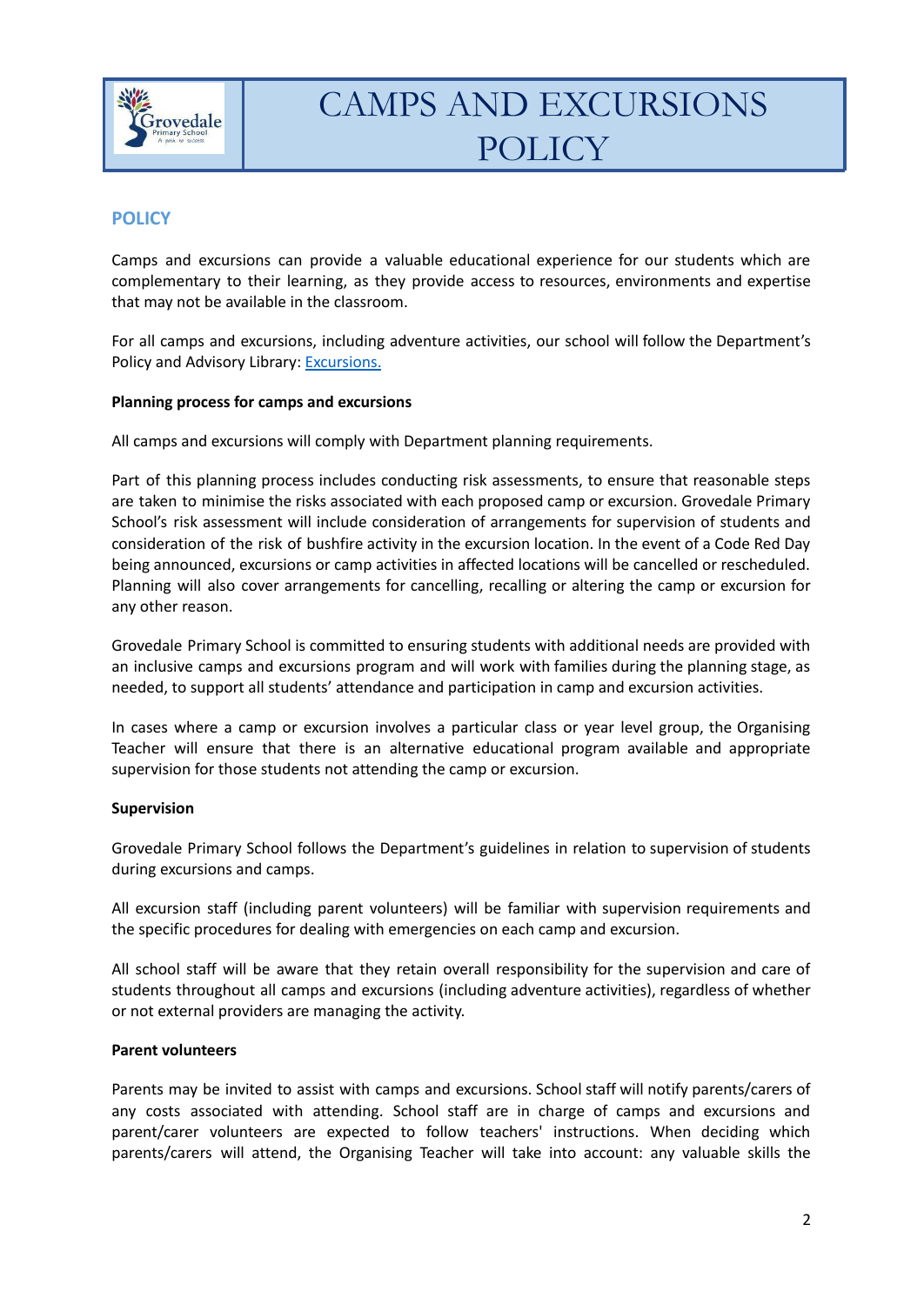

parents/carers have to offer (e.g. bus licence, first aid etc.) and the special needs of particular students.

#### **Volunteer and external provider checks**

Grovedale Primary School requires all parents or carers, volunteers and external providers who are working directly with our students during camps or excursions have a current Working with Children Check card. For more information about when a WWC Clearance is required, see [Volunteers](https://edugate.eduweb.vic.gov.au/edrms/keyprocess/cp/SitePages/SchoolPoliciesDetail.aspx?CId=88) page on the School Policy Templates Portal.

#### **Parent/carer consent**

For all camps and excursions, other than local excursions, Grovedale Primary School will provide parents/carers with a specific consent form outlining the details of the proposed activity. Sentral (messages and calendar), the fortnightly newsletter and notes are used to inform parents about camps and excursions. Consent for school camps and excursions is gained by asking parents/carers to return a signed note confirming they consent to their child's participation. Parents/carers are encouraged to contact the school to discuss any questions or concerns that they or their child may have with a proposed camp or excursion.

For local excursions, Grovedale Primary School will provide parents and carers with an annual Local Excursions consent form at the start of each school year or upon enrolment if students enrol during the school year. Grovedale Primary School will also provide advance notice to parents/carers of an upcoming local excursion through Sentral or an individual note. For local excursions that occur on a recurring basis (for example weekly outings to the local oval for sports lessons), Grovedale Primary School will notify parents once only prior to the commencement of the recurring event.

#### **Cost of camps and excursions, refunds and support**

The cost of all camps and excursions are to be paid by parents/carers unless alternative arrangements have been agreed to by the Principal prior to the excursion. All families will be given sufficient time to make payments for all activities. Consent forms will have clearly stated payment amounts and payment finalisation dates.

Students who have not finalised payment by the required date will not be allowed to attend unless the Principal determines exceptional circumstances apply.

Grovedale Primary School will make all efforts to ensure that students are not excluded for financial reasons. Families experiencing financial difficulty are invited to discuss alternative payment arrangements with the Principal, Assistant Principal or the Wellbeing Officer. The Principal can also discuss family eligibility for the Department's Camps, Sports and Excursions Fund (CSEF), which provides payments for eligible students to attend school activities, including camps and excursions. Applications for the CSEF are open to families holding a valid means-tested concession card or temporary foster parents and are facilitated by the school. Further information about the CSEF and the application form are available at Camps, Sports and [Excursions](https://www2.education.vic.gov.au/pal/camps-sports-and-excursions-fund/policy) Fund.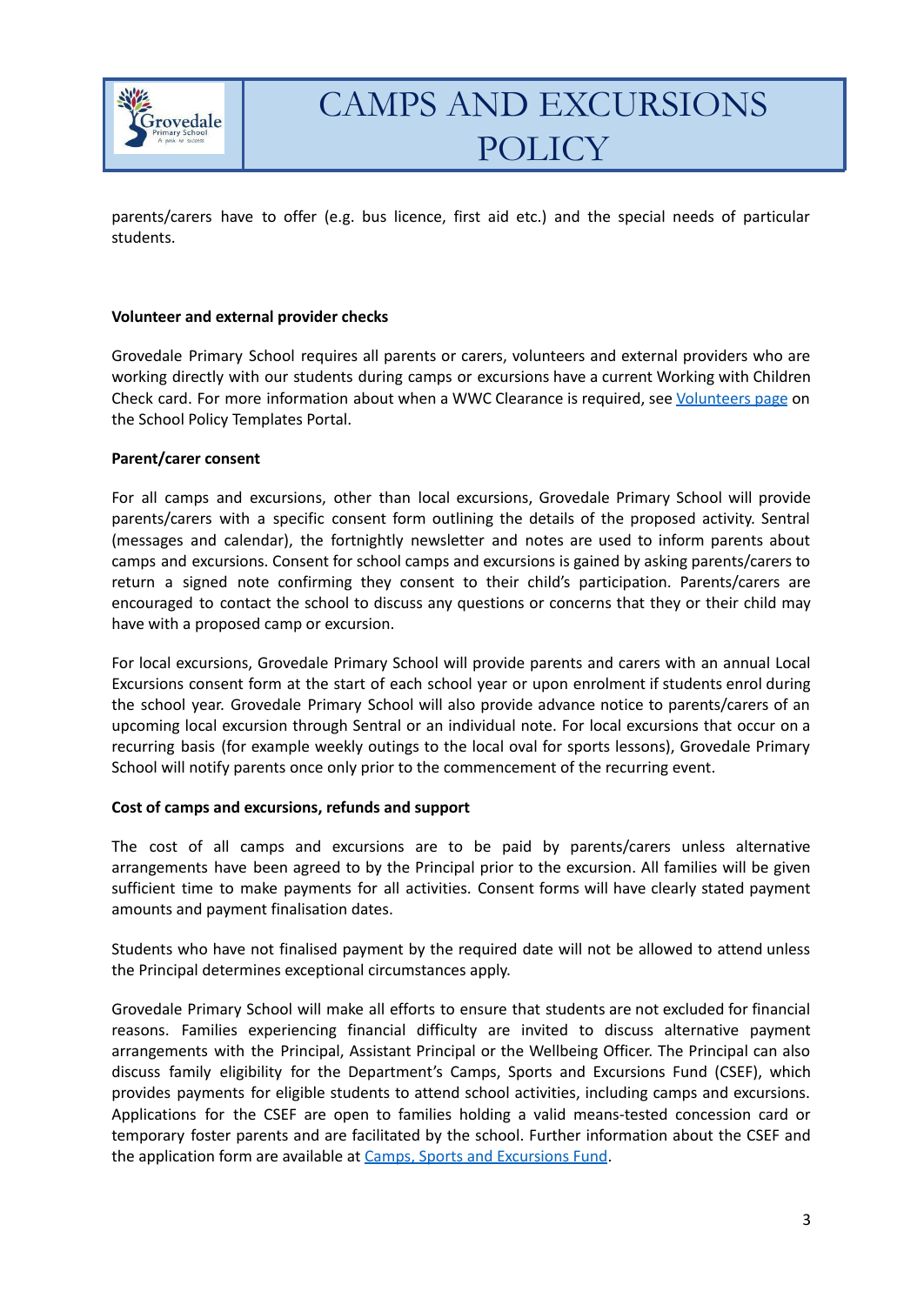

If a camp or excursion is cancelled or altered by the school, or a student is no longer able to attend part or all of the camp or excursion, our school will consider requests for partial or full refunds of payments made by parents/carers on a case-by-case basis taking into account the individual circumstances. Generally we will not be able to refund payments made for costs that have already been paid where those funds have already been transferred or committed to a third party and no refund is available to the school. Where possible, we will provide information about refunds to parents/carers at the time of payment.

### **Student health**

Parents and carers need to ensure the school has up-to-date student health information prior to camps and excursions. A member of staff will be appointed with responsibility for the health needs of the students for each camp/excursion. Teachers will administer any medication provided according to our *Medication* policy and the student's signed *Medication Authority Form*. To meet the school's obligations relating to safety, a first aid kit and mobile phone will be taken by teachers on all camps and excursions.

It is the responsibility of parents and carers to ensure their child/children are in good health when attending excursions and camps. If a student becomes ill during a camp and is not able to continue at camp it is the parent/carer's responsibility to collect them and cover any associated costs. If the Principal approves a student joining a camp late, transport to the camp is the parent/carer's responsibility.

#### **Behaviour expectations**

Students participating in camps and excursions are required to cooperate and display appropriate behaviour to ensure the camp or excursion is a safe, positive and educational experience for all students involved.

Parents/carers will be notified if their child is in danger of losing the privilege to participate in an excursion or camp due to behaviour that does not meet the standards of behaviour set out in the school's *Student Wellbeing and Engagement Policy, Inclusion and Disability Policy, Student Code of Conduct* or *Bullying Prevention Policy*. The decision to exclude a student will be made by the Principal or Assistant Principal, in consultation with the Organising Teacher. Both the parent/carer and the student will be informed of this decision prior to the camp or excursion.

If on a camp or excursion the Teacher in Charge considers an individual student's behaviour does not meet required standards, then the Principal or their nominee may determine that a student should return home during the camp or excursion. In these circumstances the parent/carer is responsible for the collection of the student and any costs associated with this.

Disciplinary measures apply to students on camps and excursions consistent with our school's *Student Wellbeing and Engagement Policy, Student Code of Conduct* and *Bullying Prevention Policy*.

#### **Electronic Devices**

Students will not be permitted to bring electronic devices to camps or excursions except with prior approval from the Principal. The Principal will only approve students bringing electronic devices to a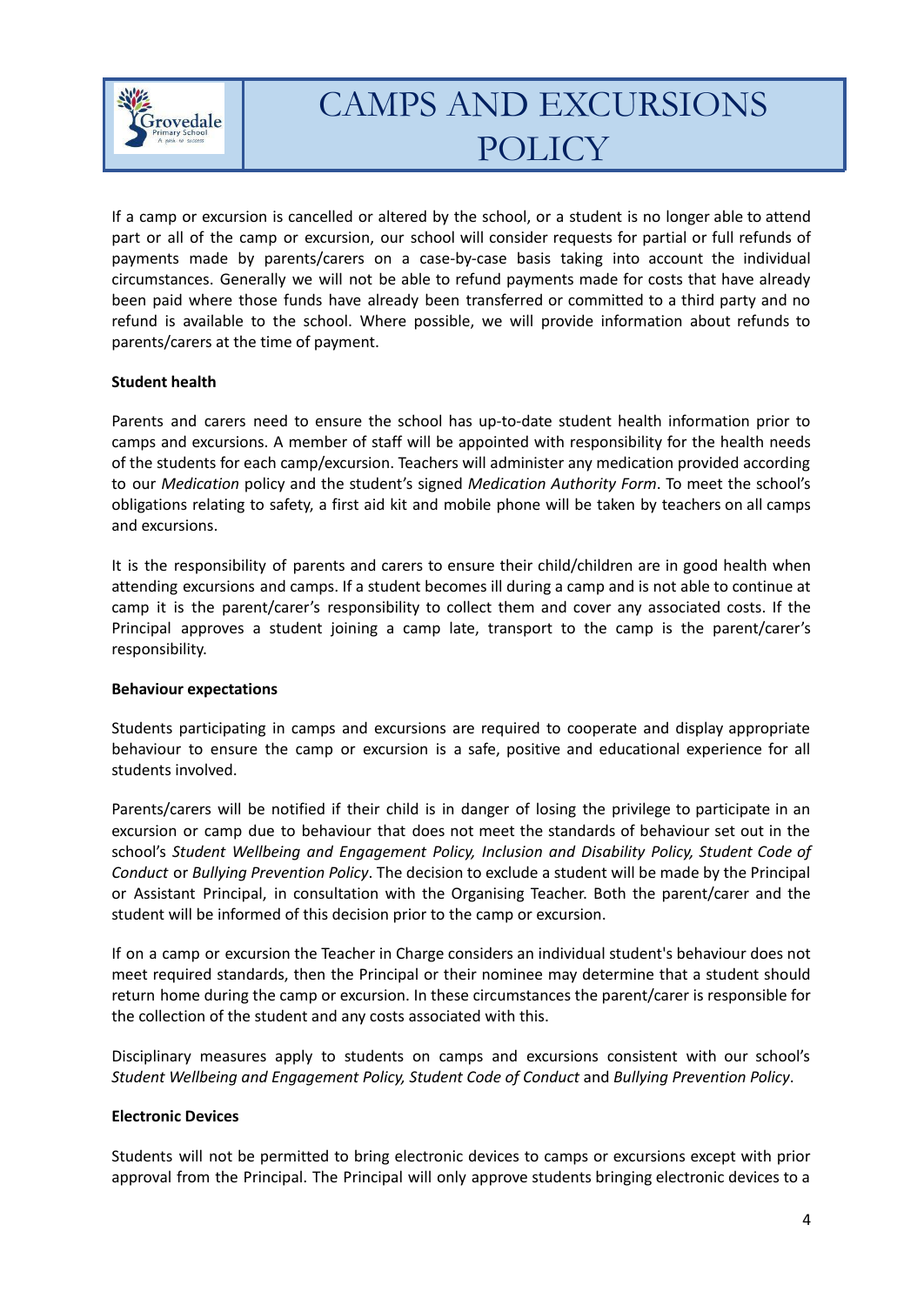

camp or excursion in exceptional circumstances and when it is in the best interests of the student, and may place conditions on its location and use during the camp or excursion.

#### **Food**

Students are not permitted to bring their own supply of food items to camps and excursions unless the item is medically indicated and discussed with the Organising Teacher, or included as an item on the clothing and equipment list for that camp or excursion.

#### **Accident and Ambulance Cover**

Any costs associated with student injury rest with parents/carers unless the Department is liable in negligence (liability is not automatic).

Unless otherwise indicated, Grovedale Primary School and the Department do not provide student accident or ambulance cover. Parents/carers may wish to obtain student accident insurance cover and/or ambulance cover, depending on their health insurance arrangements and any other personal considerations.

### **COMMUNICATION**

This policy will be communicated to our school community in the following ways :

- Included in staff induction processes
- Available publicly on our school's website <http://grovedaleps.vic.edu.au/>
- Available to parents through their individual Sentral login via Portal Documents
- Policy information is Included in transition and enrolment packs
- Policy locations are referred to in school newsletter annually
- Discussed at staff meetings as required
- Discussed at parent information sessions
- Made available in hard copy from school administration upon request

### **FURTHER INFORMATION AND RESOURCES**

This policy should be read in conjunction with the following Department polices and guidelines:

- [Excursions](https://www2.education.vic.gov.au/pal/excursions/policy)
- Camps, Sports and [Excursions](https://www2.education.vic.gov.au/pal/camps-sports-and-excursions-fund/policy) Fund

The following school policies are also relevant to this Camps and Excursions Policy:

- Student Wellbeing and Engagement Policy
- Volunteer Policy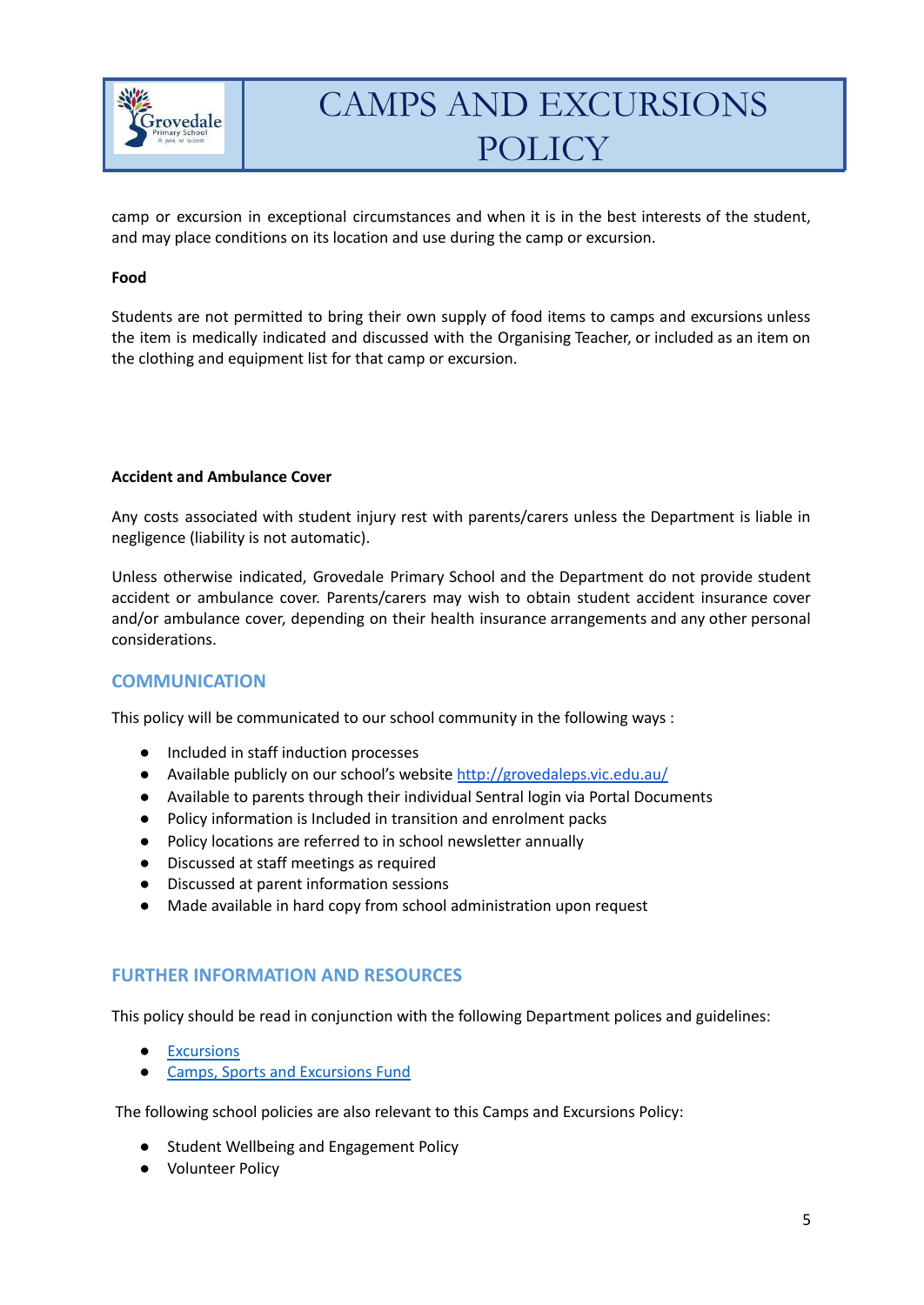

- Duty of Care Policy
- Inclusion and Diversity Policy
- Statement of Values and School Philosophy
- Parent Payment Policy

# **POLICY REVIEW AND APPROVAL**

| Policy last reviewed       | March 2022            |
|----------------------------|-----------------------|
| Consultation               | <b>School Council</b> |
| Approved by                | <b>Principal</b>      |
| Next scheduled review date | March 2024            |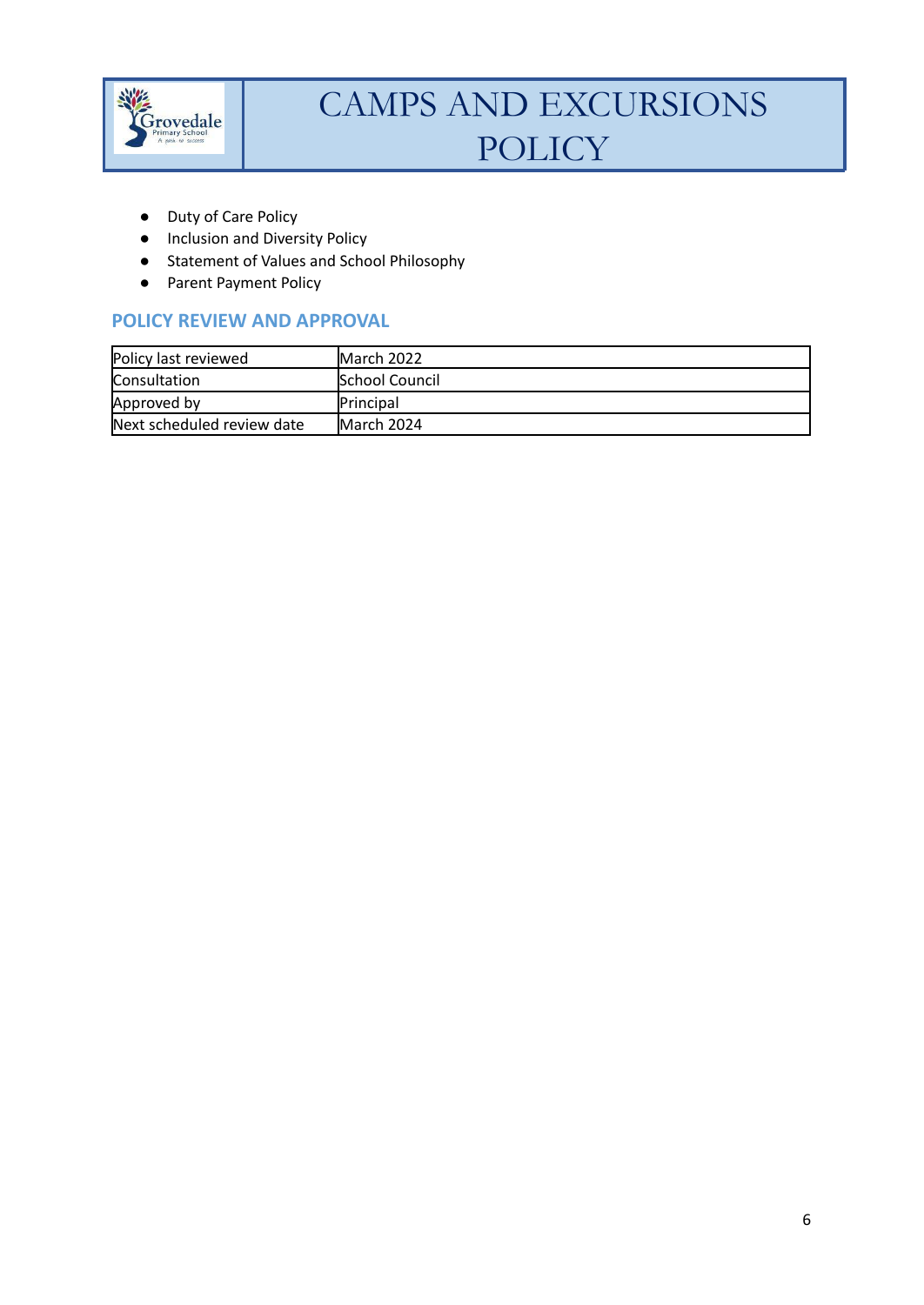

# **Appendix A**

# Guidelines for teachers planning a camp

### **1. Introduction**

Camps need to be planned well in advance and should relate to the curriculum being taught.

Students and their parents should be provided with information about the program's educational objectives, the nature of the activities, clothing requirements, the venue and costs well in advance.

Prior to single day excursions in which students leave the school grounds for the purpose of engaging in educational activities, the approval of the principal must be obtained.

School Council is responsible for the approval of:

- overnight excursions
- camps
- interstate and overseas visits
- excursions requiring sea or air travel
- excursions involving weekends or vacations
- adventure activities

Before approving an excursion, consideration by the principal and/or School Council needs to include:

- the contribution of the activity to the School curriculum
- the adequacy of planning, preparation and organisation
- the provisions of the safety and welfare of students and staff
- the experience and competence of staff relative to the activities being undertaken
- the adequacy of student supervision
- the cost

A parent must provide written consent for their child to take part in an excursion. Parents asked to sign consent forms must be given sufficient information about the nature of the proposed activity, the risks involved and the degree of supervision.

Parental consent is required for the following reasons:

- to authorise the school to have the student in its care after normal school hours
- to authorise the school to take the student out of the school environment
- to alert the school to any medical condition or allergies of the student
- to authorise the school to consent to emergency treatment for the student
- for the parent to consent to any financial cost of the excursion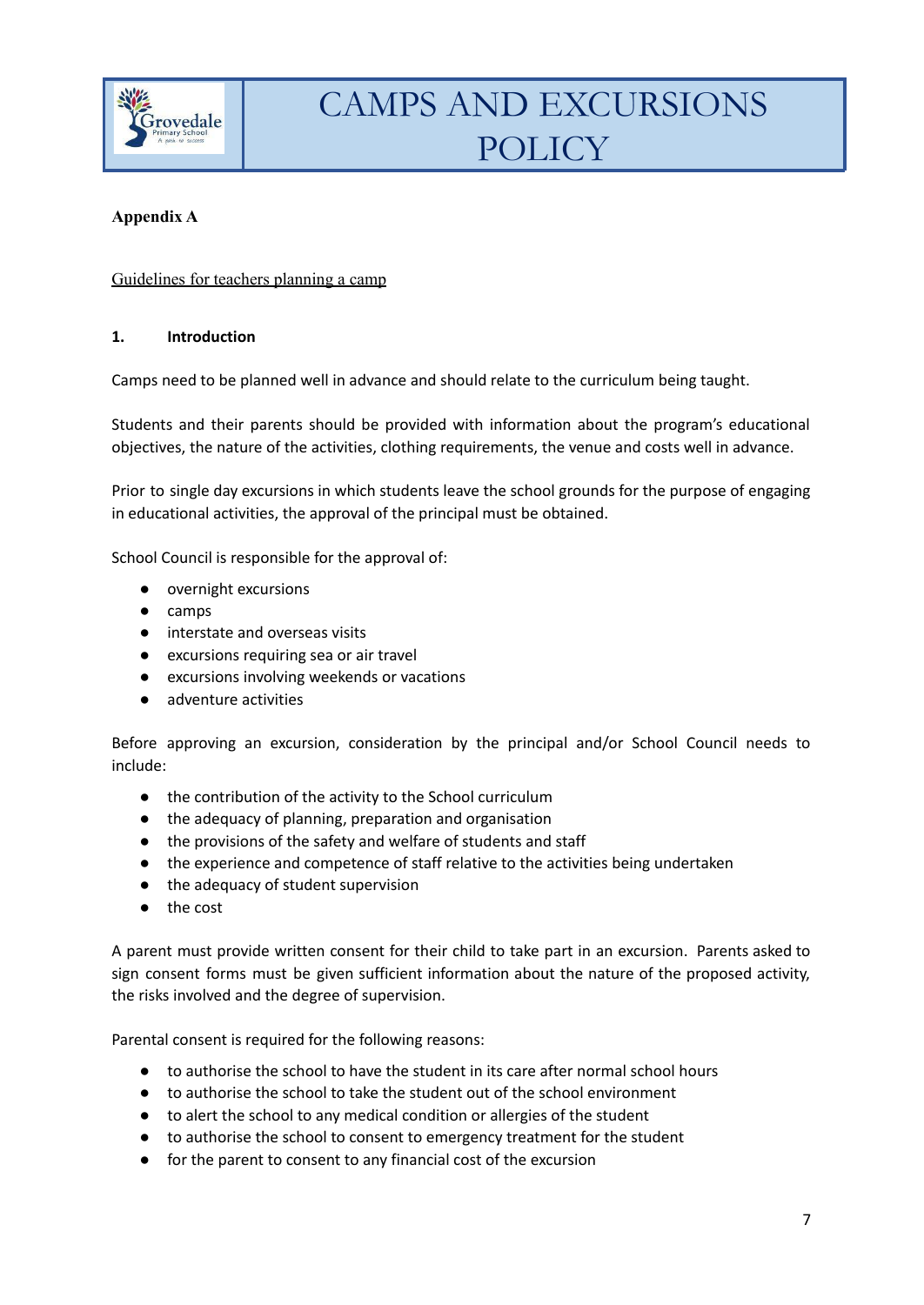

● for the parent to consent to the student being sent home in the event of any serious misbehaviour

Consent forms are to be taken on the excursion by the teacher in charge, and the designated school contact person should hold a list of participants, a copy of the consent forms and contacts in case of emergency.

In addition to any teachers employed by the DEECD or the School Council, excursion staff may include other adults on a volunteer or paid worker basis, such as parents, school services officers, community members, campsite staff and trainee teachers.

School uniforms **must** be worn on all school excursions except whenever specialised clothing is a requirement, e.g. snow trip.

Only students who display sensible and reliable behaviour at school will be taken on camps and excursions outside the school.

Sensible and reliable behaviour at camps and excursions will be expected at all times. *Students can be sent home if their behaviour warrants a severe consequence.*

### **2. Planning**

Forward planning takes into consideration whole school demands and must ensure that the normal school program is not consistently disrupted.

Planning should include:

- a clear aim
- costing transport, admission, etc (the costing must be realistic in terms of the nature of the experience and the resultant learning outcomes)
- the opportunity for payment in advance, by instalments or lump sum payment may be offered to parents
- staffing needs
- pre-visit if venue is new/unknown
- consideration of children whose parents may not be able to meet costs
- excursion book maintained for evaluation of the camp/excursion for future planning
- excursion approval forms to be completed and handed in one week prior to the activity
- arrangements for covering camp staff classes while they are away from school

#### **3. Preparation**

Preparation for any activity should include:

- quotes for transport
- booking of transport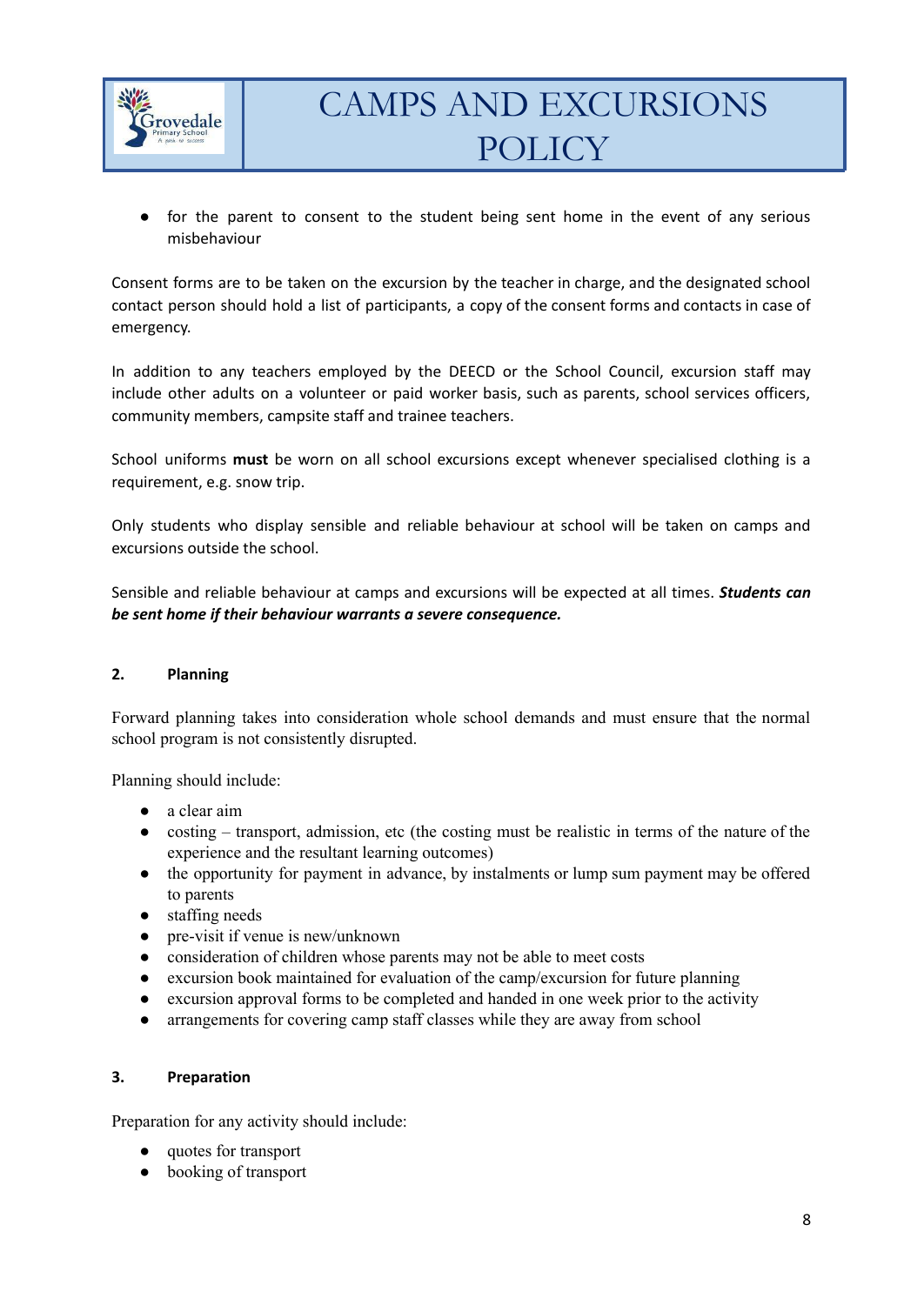

- confirmation time for departure and return
- informing specialist teachers, parent helpers, area coordinator
- informing parents attending activity on discipline procedures
- preliminary classroom activities
- collection of monies
- arrangement for school cheque
- medical information, precautions and First Aid kit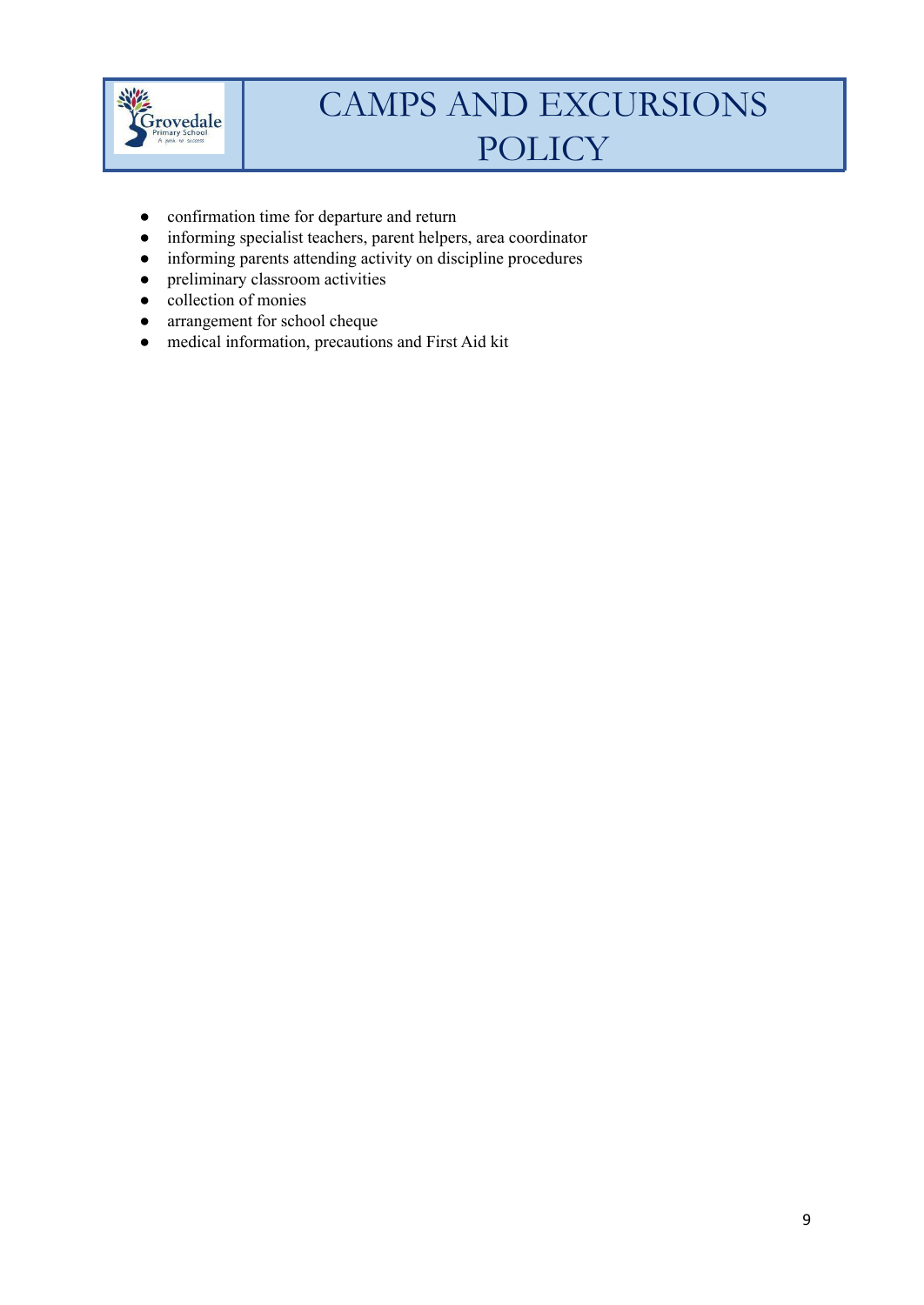

# **Appendix B**

# Notification of School Activity (camps)

School councils are responsible for ensuring that the activities listed below are thoroughly planned, checked and documented in accordance with Department of Education & Training guidelines for the planning and conduct of camps, excursions and outdoor adventure activities.

If comprehensive information is required during an emergency, schools will be expected to provide it at any time of the day or week from the documentation prepared for the activity which is held by the school.

Relevant details about School Council approved camps and excursions must be entered into the DET database using the online notification form available at:

### [www.eduweb.vic.gov.au/forms/schools/sal/enteractivity.asp](http://www.eduweb.vic.gov.au/forms/schools/sal/enteractivity.asp)

This notification should be provided three weeks prior to commencing the activity.

- overnight, weekend, interstate, overseas activities
- adventure activities
- non-adventure activities which, by their nature, location or timing, may be hazardous
- School closures, pupil free days, combined sports or cluster days

### **Notes:**

- 1. An additional sheet listing the actual dates and locations of activities should accompany this form when the same activity is to be repeated on different occasions.
- 2. The coordinating school should complete the form for activities involving a group of schools.
- 3. Day excursions should be reported if activities are to be conducted by:
- country schools beyond the local town/city
- rural schools beyond the local area
- metropolitan schools beyond the greater metropolitan area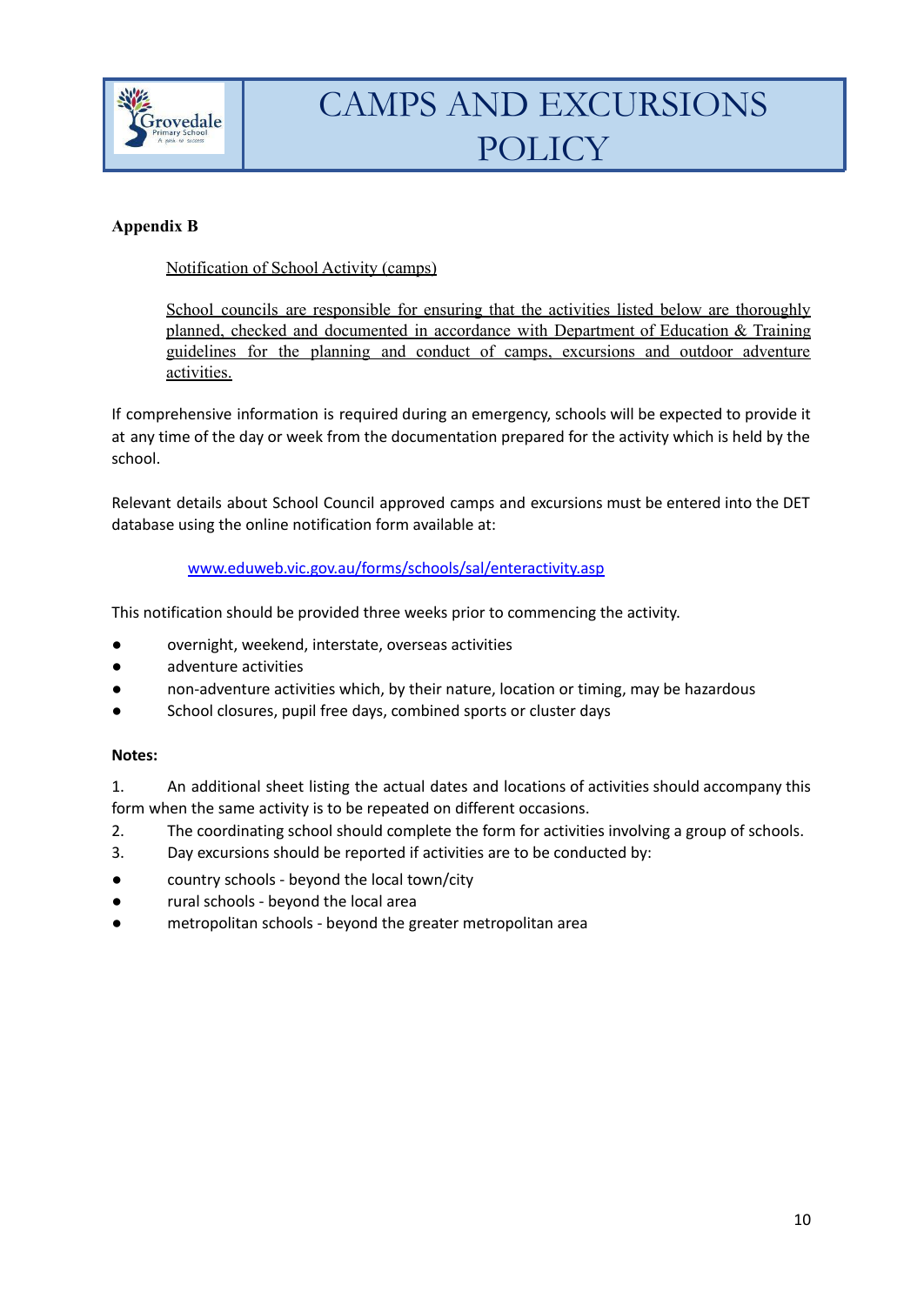

# **CAMPS Risk Management Assessment Form**

### **Section 1 –Environment Emergency Management Assessment**

# **Venue Assessed Venue Assessed** *CONDERNET FOR <b>month* of *CONDERNET FOR <b>MONE*

Assess each of the following hazards and any others you think relevant and complete charts below:

| <b>Bushfires</b>              | • Missing Student              | Intruders                   |
|-------------------------------|--------------------------------|-----------------------------|
| • Severe storms and flooding  | • Medical Emergencies          | • Internal fires and smoke  |
| • Earthquake                  | Incidents                      | • Snakes and other wildlife |
| • School Bus Accident/Vehicle | • Aggressive student behaviour | • Other relevant to camp    |
| Incident                      |                                | area                        |
|                               |                                |                             |



| Environmental<br><b>Emergency</b>                                                   | Event | <b>Risk Management Strategies</b> |
|-------------------------------------------------------------------------------------|-------|-----------------------------------|
| Very high or high<br>likely-hood / very high<br>or high impact                      |       |                                   |
| Very high, High and<br>moderate likelihood<br>Very high, high or<br>moderate impact |       |                                   |
| Very high, High,<br>Moderate or Low                                                 |       |                                   |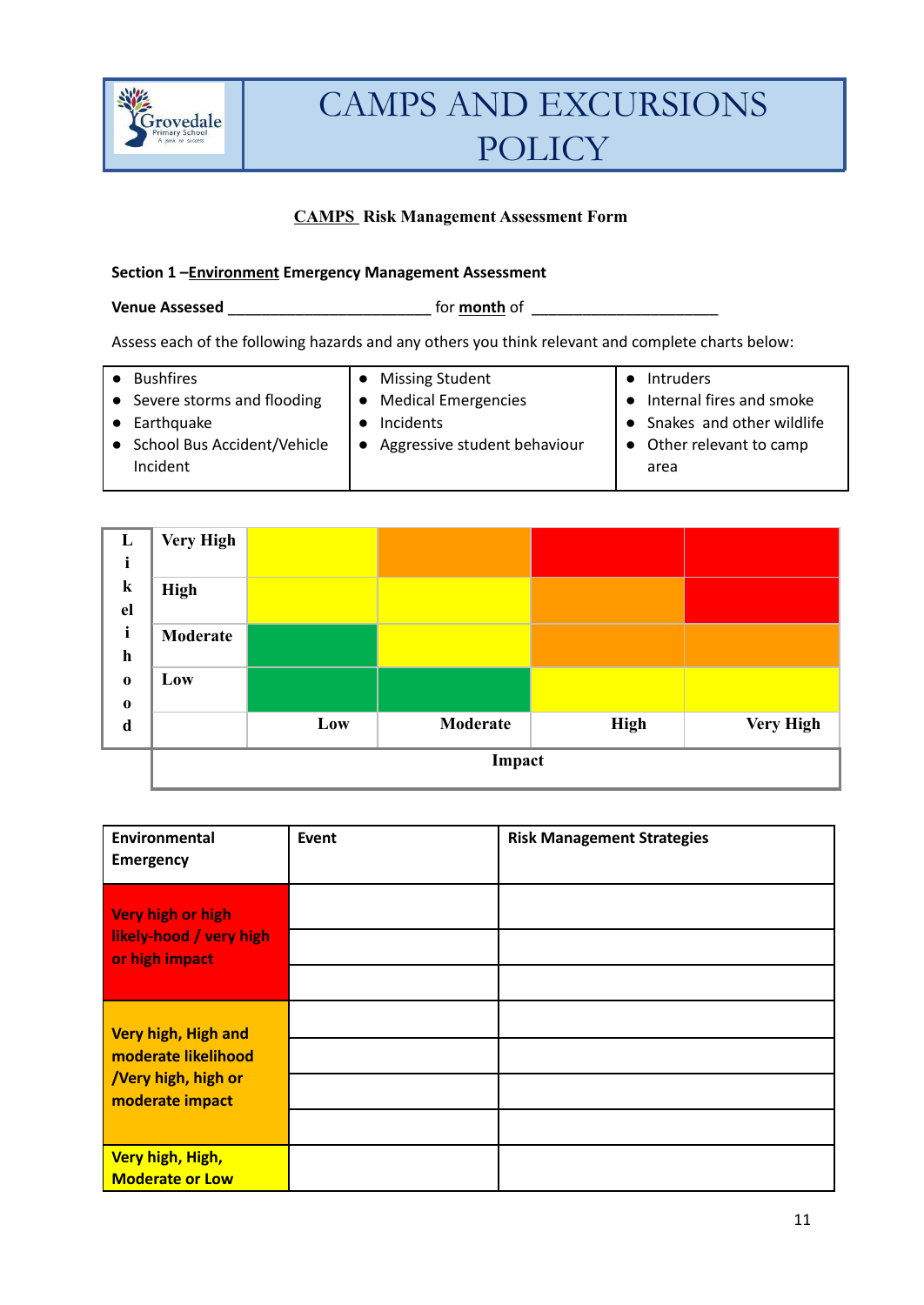

| likelihood / High and<br><b>Very High Impact</b> |  |
|--------------------------------------------------|--|
|                                                  |  |
|                                                  |  |
|                                                  |  |

**Section 2 General Excursion Risk Assessment**

This form is to be completed as part of the planning process for all excursions.

| Class Group: | Date: | <b>Supervising Teacher:</b> |
|--------------|-------|-----------------------------|
|--------------|-------|-----------------------------|

|                                                                                                              | <b>Dangers</b>                                                | <b>Risk Management Strategies</b> |
|--------------------------------------------------------------------------------------------------------------|---------------------------------------------------------------|-----------------------------------|
|                                                                                                              | Factors which could lead to each<br>inherent risk eventuating | Strategies to reduce risks        |
| People                                                                                                       |                                                               |                                   |
| Attributes people<br>bring to an activity<br>e.g. skills, physical<br>fitness, health, age,<br>fears, number |                                                               |                                   |
| <b>Equipment</b>                                                                                             |                                                               |                                   |
| Resources that<br>impact on the<br>activity e.g. clothing,<br>footwear, teaching<br>equipment                |                                                               |                                   |